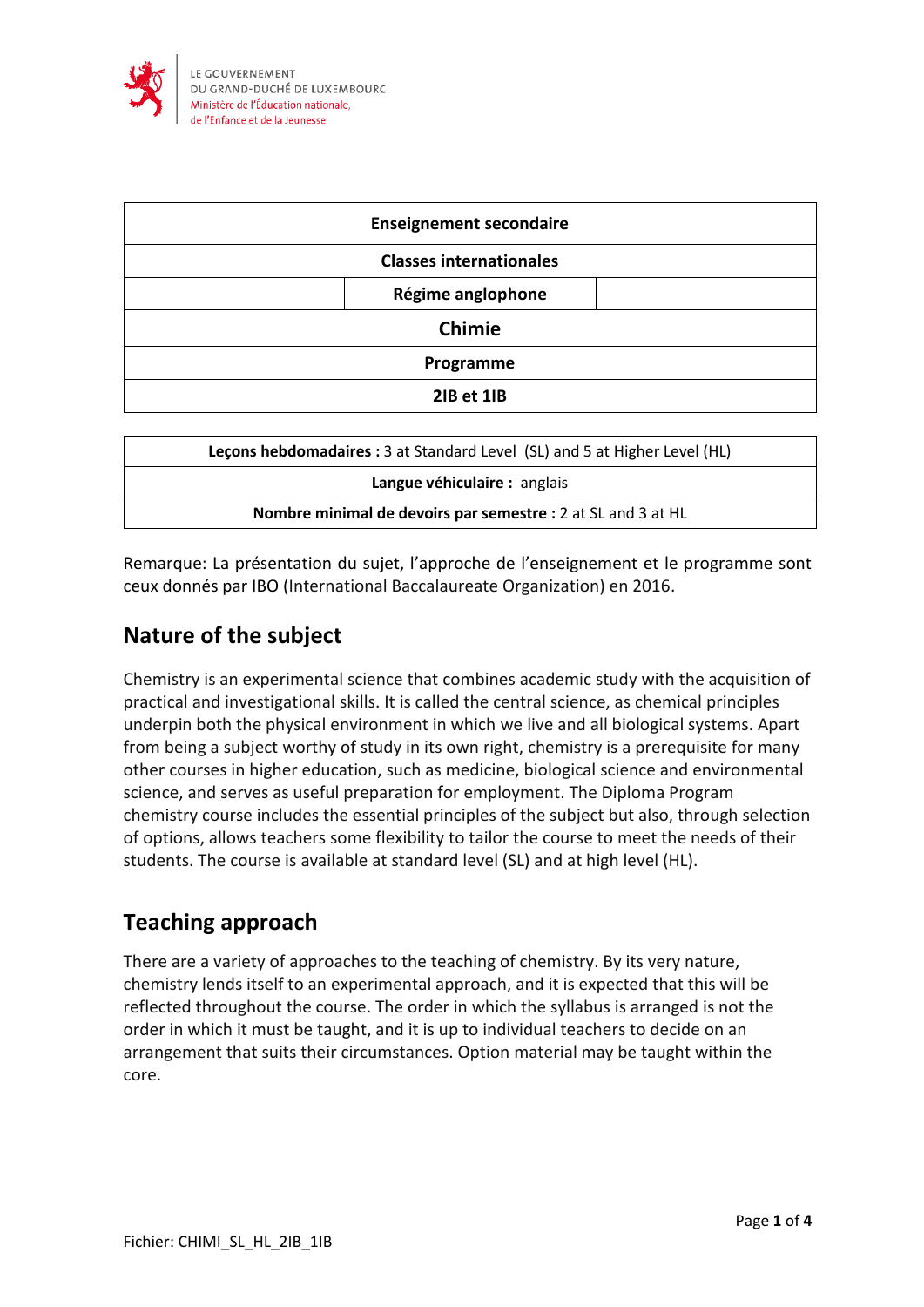

## **Syllabus overview**

Topic 1: Stoechiometric relationships 1.1 Introduction to the particulate nature of matter and chemical change 1.2 The mole concept 1.3 Reacting masses and volumes

Topic 2: Atomic structure 2.1 The nuclear atom 2.2 Electron configuration

Topic 3: Periodicity 3.1 The periodic table 3.2 Periodic trends

Topic 4: Chemical bonding and structure 4.1 Ionic bonding and structure 4.2 Covalent bonding 4.3 Covalent structures 4.4 Intermolecular forces 4.5 Metallic bonding

Topic 5: Energetics/Thermochemistry 5.1 Measuring energy changes 5.2 Hess's law 5.3 Bond enthalpies

Topic 6: Chemical Kinetics 6.1 Collision theory and rates of reaction

Topic 7: Equilibrium 7.1 Equilibrium

Topic 8: Acids and bases 8.1 Theories of acids and bases 8.2 Properties of acids and bases 8.3 The pH scale 8.4 Strong and weak acids and bases 8.5 Acid deposition

Topic 9: Redox processes 9.1 Oxidation and reduction 9.2 Electrochemical cells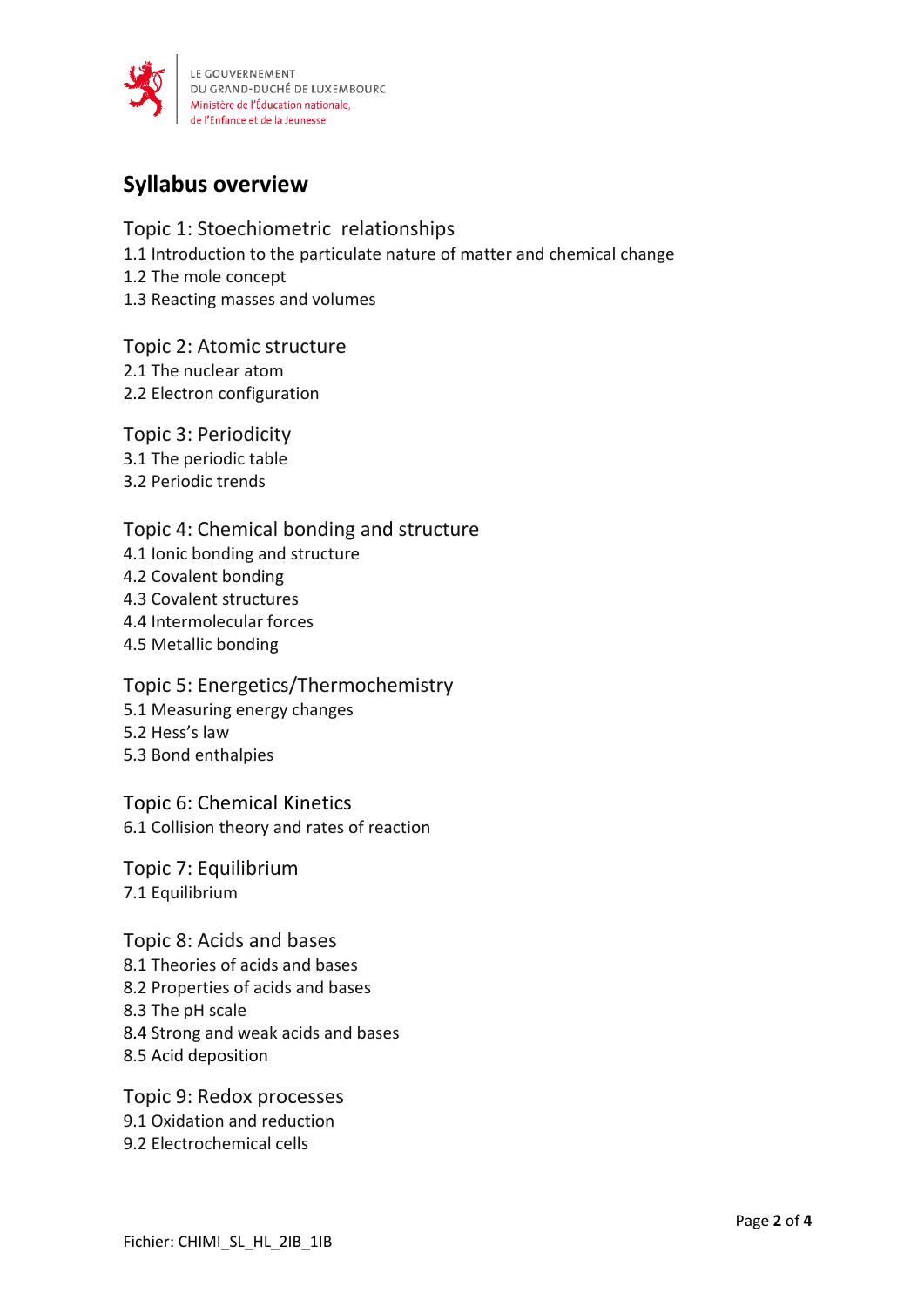

#### Topic 10: Organic chemistry

10.1 Fundamentals of organic chemistry

10.2 Functional group chemistry

#### Topic 11: Measurement and data processing

11.1 Uncertainty and error in measurement and results

11.2 Graphical techniques

11.3 Spectroscopic identification of organic compounds

### AHL

Topic 12: Atomic structure 12.1 Electrons in atoms

Topic 13: The periodic table-transition metals 13.1 First-row d-block elements 13.2 coloured complexes

Topic 14: Chemical bonding and structure 14.1 Covalent bonding and electron domain and molecular geometries 14.2 Hybridization

Topic 15: Energetics/Thermochemistry 15.1 Energy cycles 15.2 Entropy and Spontaneity

Topic 16: Kinetics 16.1 Rate expression and reaction mechanism 16.2 Activation energy

Topic 17: Equilibrium 17.1 The equilibrium law

Topic 18: Acids and bases 18.1 Lewis acids and bases 18.2 Calculations involving acids and bases 18.3 pH-curves

Topic 19: Oxidation and reduction 19.1 Electrochemical cells